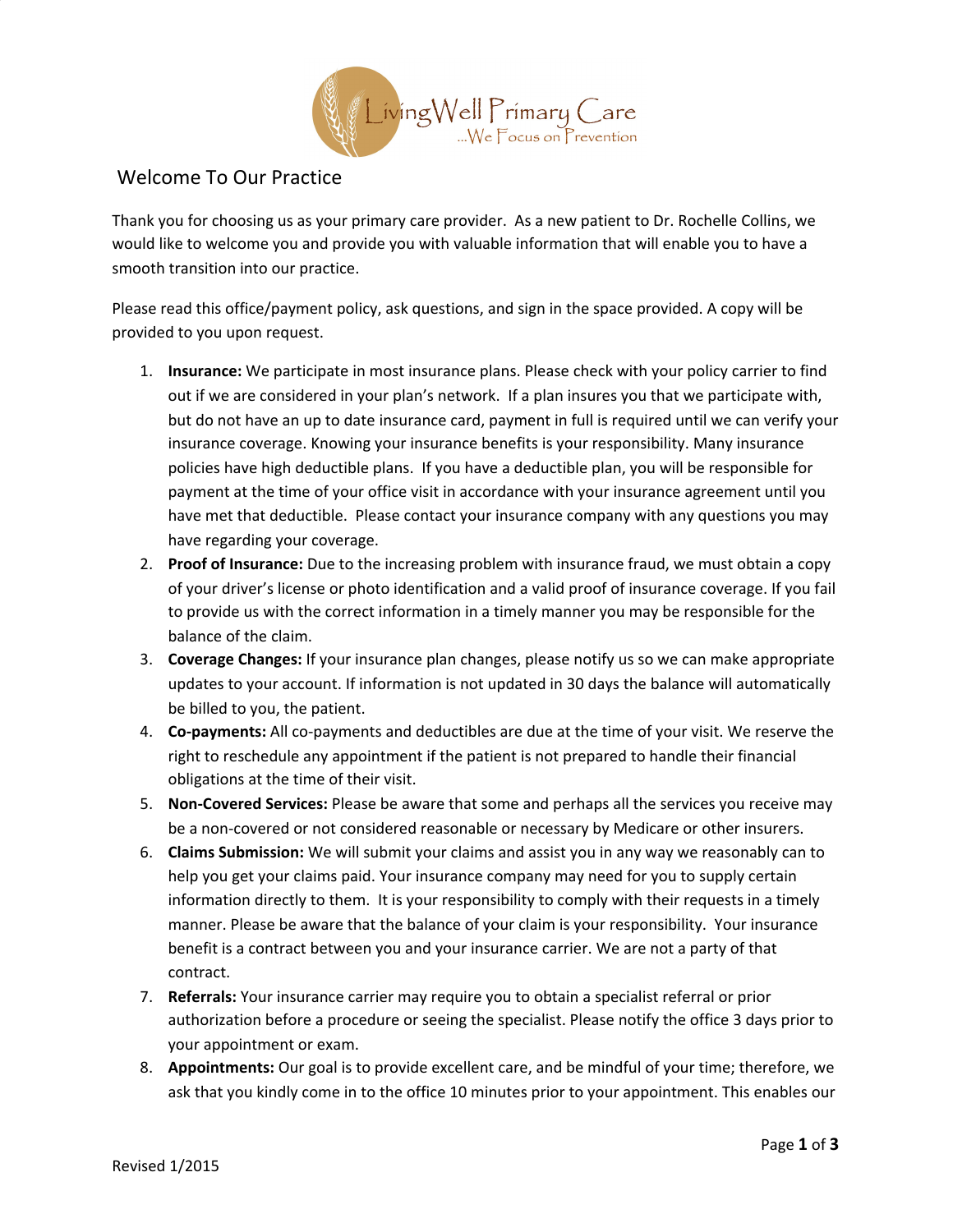

front office staff to review your information and check you in on time. We reserve the right to reschedule your appointment if you are more than 10 minutes late.

- 9. **Physical Examinations:** Physical examinations are considered preventative evaluations of your personal health. These are basic exams with an EKG if you are over 40 or under 40 with cardiovascular symptoms. This exam also includes an eye exam if you do not have an eye doctor, urinalysis to check for blood, sugar and protein, as well as recommendations on how to prevent medical problems in the future. If you have any other complaints over and above a basic exam (for example a cough or rash), if any medical issues that need to be addressed are found at the time of your exam, and/or you have chronic medical conditions that are addressed at your physical (medication refills, etc.), then your insurance will be billed for an office visit as well on the same day. This will result in a co-payment at the time of your physical exam.
- 10. **Missed Appointments:** Our policy is to charge for missed appointments that are not cancelled within 24 hours of the appointment time. A fee of \$50.00 will be charged for a missed office visit and \$50.00 will be charged for a missed physical appointment. These charges will be billed directly to you, the patient. Please help us to serve you better by keeping your regularly scheduled appointment.
- 11. **After Hours Care:** If you have an urgent issue after hours that cannot wait until the next business day you can reach Dr. Collins or the covering physicians by calling the office directly and speaking to the answering service team. Dr. Collins is a part of a five-physician team on weekends and Holidays.
- 12. **Prescription Renewal:** Please contact your pharmacy for any medication refills. The pharmacy will send us an electronic request. Please allow 24-48 hours for the request to be completed. The pharmacy should be contacted when you have about a week worth of medication remaining. If you have not had an appointment with Dr. Collins within 6 (six) months or less, depending on medication, you will be asked to schedule an appointment for medication refills.
- 13. **Medical Forms:** There will be a charge for completion of *all* medical forms. The fee schedule is as follows:
	- □ 1 page results a \$5.00 charge
	- □ 2 or more pages results in a \$10.00 charge
- 14. **Billing:** Although Dr. Collins is here to help you attain your best health, LivingWell Primary Care is a functioning business. You will be made aware of any balances at the time of your visit and are expected to pay or set up a payment plan before being seen. If you have not taken care of your balance after 3 billing cycles (90 days), or have planned for a payment plan, you will be discharged from LivingWell Primary Care. For any billing inquiries, please contact our Billing Manager, Roxanne Langford.